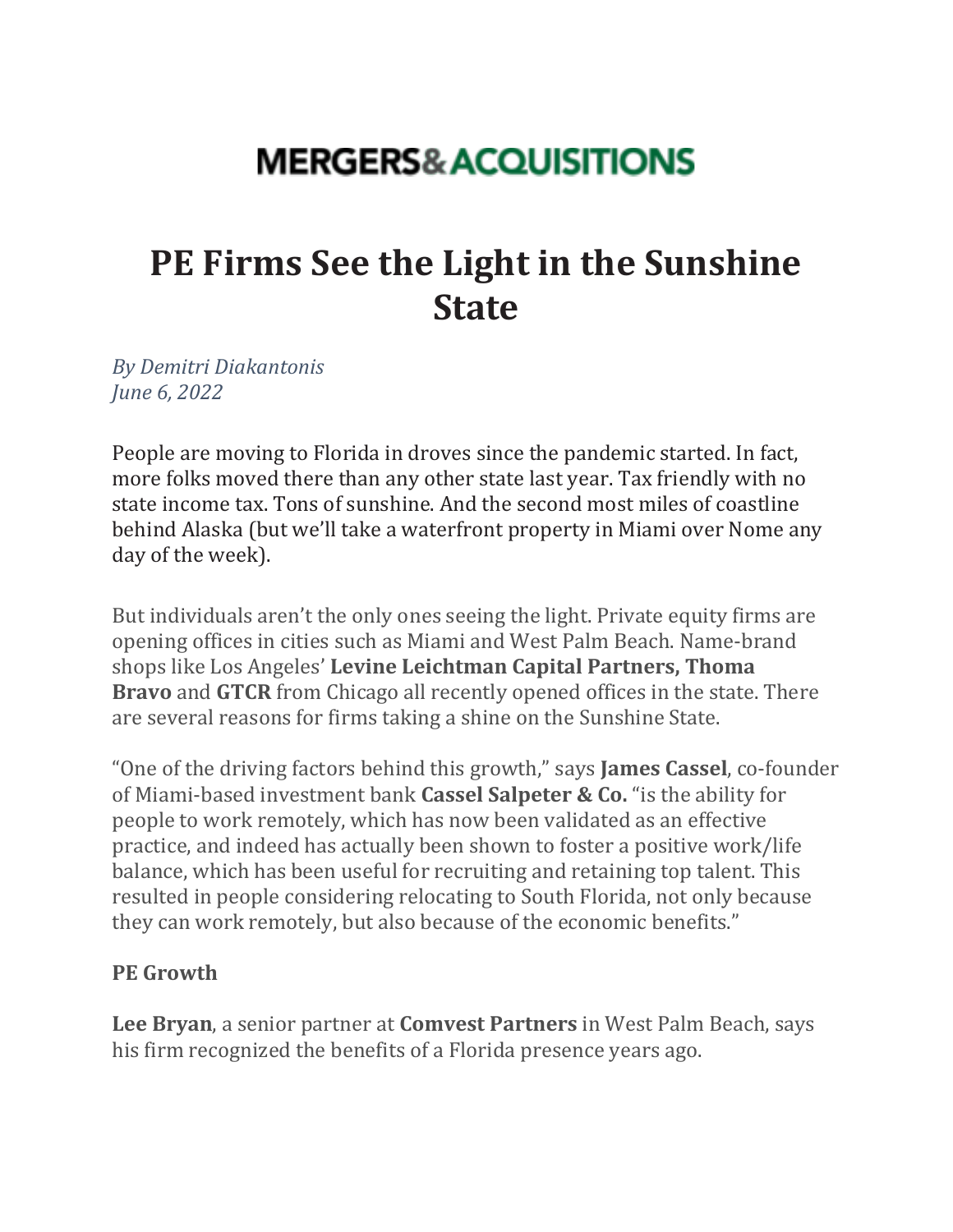"Some people may not realize that PE has had a sizable presence in Florida for quite some time," Bryan says. "Comvest's roots in West Palm Beach date back more than 20 years. Several peers are based in cities like Boca Raton and Miami." Access to three international airports also makes Florida businessfriendly, Bryan adds.

Comvest, which typically invests up to \$125 million, has invested in some Florida-based companies since it was founded in 2000 including **Bel USA (d/b/a discountmugs.com)**, a Miami-based printer and online retailer of customized promotional products in 2014, and **Leixir Dental Group**, a Tampa-based provider of dental solutions with a focus on digital dentistry in 2021.

**Sun Capital** is another notable PE firm with deep roots in Florida. Co-CEOs **Marc Leder** and **Rodger Krouse**, who met as classmates at Wharton, set up shop in Boca Raton in 1995 to focus on turnarounds and underperforming companies. They've since expanded to New York, Los Angeles and London over the last 26 years and raised seven funds.

Other PE firms are putting down roots here. Levine Leichtman Capital Partners, which raised Fund III at \$1.4B last year, opened an office in Miami in 2020, while GTCR opened one in West Palm Beach earlier this year.

### **Local Deals**

But it's not just the desirable climate that's pushing these firms south. It's also the dealflow. Technology is one sector in particular that has been seeing robust local deal activity.

"The growing local tech sector has brought a new crop of companies that are available for acquisition, which in turn has brought a new crop of buyers looking for opportunities in traditionally overlooked areas," Cassel adds.

In 2021, Thoma Bravo opened an office in Miami citing the region's growing tech sector. "Establishing an office in Miami has not only expanded and enhanced our presence in the U.S., but also provided a gateway to other national and global markets to help support Thoma Bravo's overall growth," says **Chip Virnig**, a partner at Thoma Bravo. "Since we opened our office last year, our team in Miami has grown to 45 people, including a number of new hires attracted to our collegial and entrepreneurial culture. Miami is a vibrant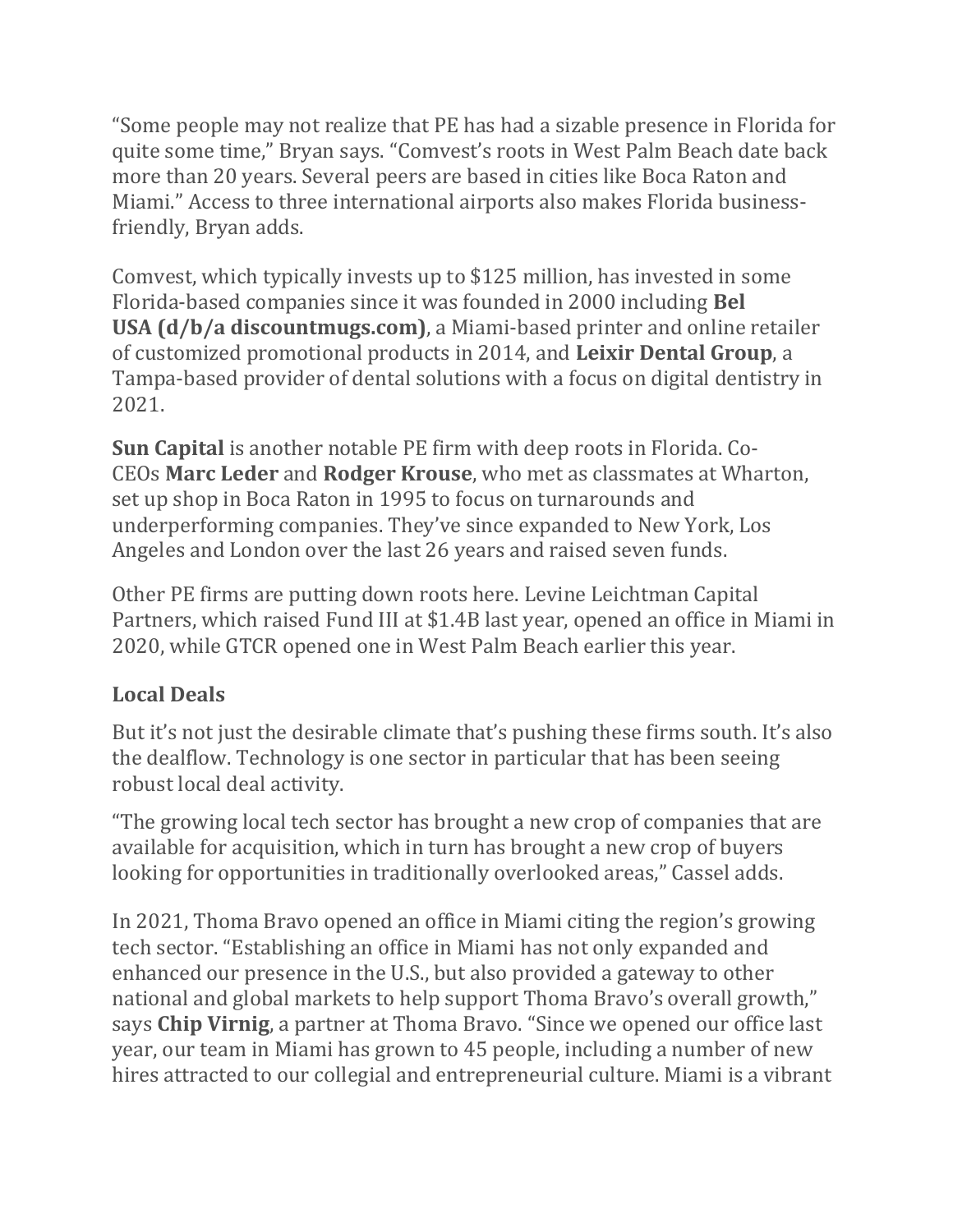and growing tech and financial hub that's welcoming and fostering innovative thinking."

Cassel sees this trend as well. "There are a lot of technology companies that are growing and maturing that could be great candidates for acquisition and that is driving buyer interest," he says. "There has been a major commitment to pushing South Florida to build its tech sector. Mayor Suarez of Miami is active in support of bringing new companies to South Florida and helping them find the right resources. There are also a growing number of incubators and accelerators, along with a growing base of angel investors. With Covid, people can work from anywhere, so now many tech entrepreneurs are choosing South Florida as their base."

As an example, Cassel cites SaaS Provider **Pros**' (NYSE: PRO) acquisition of Miami-based digital marketer **EveryMundo** for up to \$90 million in November. Pros offers software that is designed to improve shopping and selling experiences. EveryMundo, a bootstrapped growth story started in 2006, is known for helping airlines sell offers directly to consumers.

"Many times, especially for tech companies because tech companies can change very rapidly, they decide to sell," says Cassel, whose firm co-advised EveryMundo. "Sometimes they sell because they hit a wall in their ability to raise capital and other times, they determine it's better to be part of a larger organization."

In another local deal, commercial bank **Truist Financial Corp.** (NYSE: TFC) completed its acquisition of **Service Finance Co.** in December 2021. Boca Raton-based Service Finance uses proprietary technology to offer financing and lending services to contractors and other consumers that are used towards home improvements. The majority of Service Finance's loan applications are completed on its mobile application.

PE firms will go wherever deals are flowing and right now that place is South Florida. "PE firms will increasingly move to or open offices in South Florida as a result of the many attributes this area has to offer," Comvest's Bryan says. "We expect this growth trend to continue."